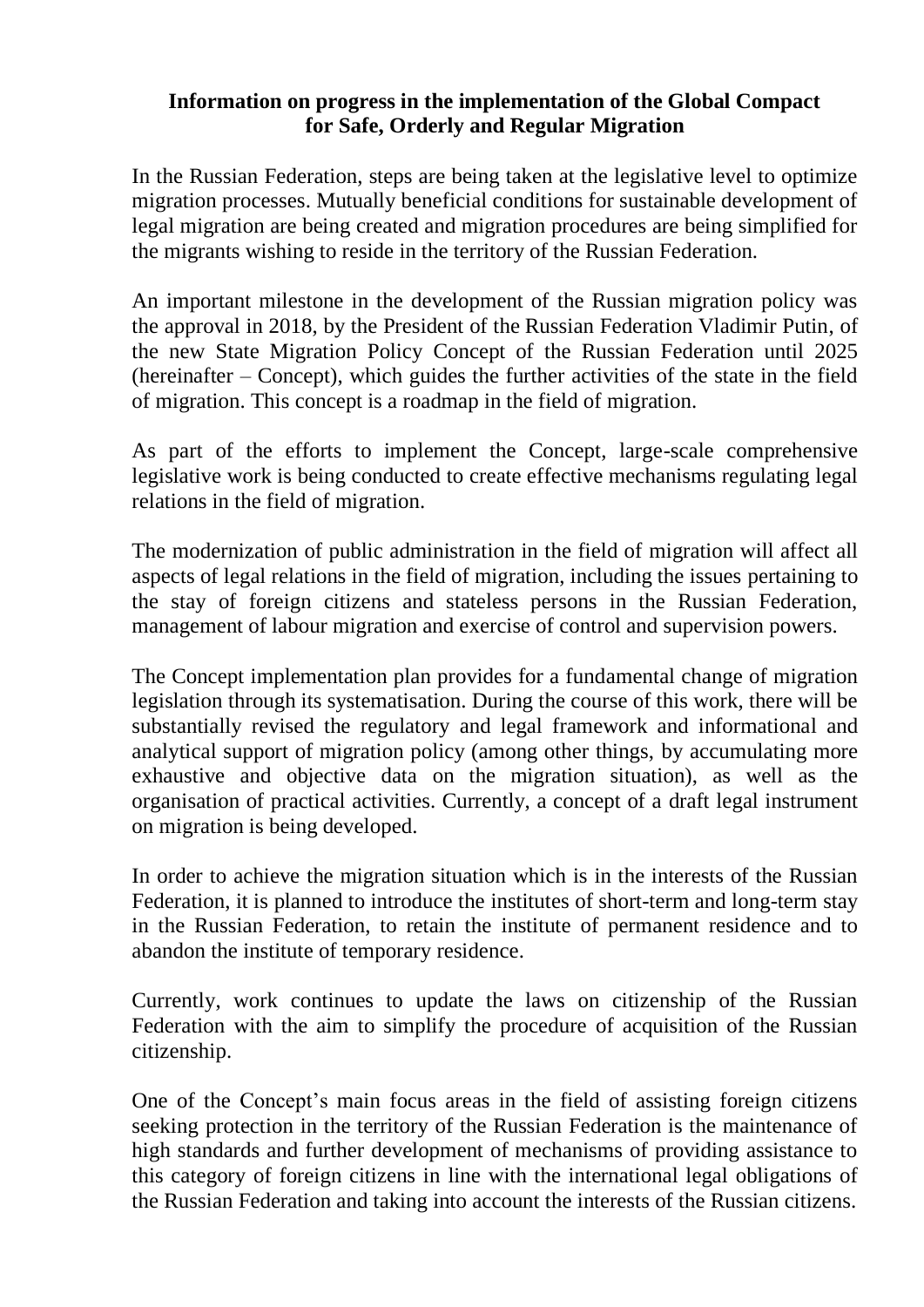As part of the implementation of the Concept, as well as the comprehensive update of the legislation in the field of migration, work is being done to improve the institution of asylum. As of now, a draft federal law "On granting asylum in the territory of the Russian Federation" has been developed. The provisions of the draft federal law set forth basic convention principles for protection of persons seeking asylum, such as the confidentiality of data on this category of persons, and the non-refoulement principle; they also set forth four types of asylum, including the new one that is planned to be introduced – "temporary protection", which criteria are based on the international obligations of the Russian Federation.

The novelty of this draft law is the significant simplification of the current procedure of granting asylum, which entails submission of an application for asylum, during which review the relevant decisions on granting one of the types of asylum are made, as well as the shortening of the time limits for the application review and for the appeal procedure.

The draft law provisions retain the opportunity for foreign citizens and stateless persons illegally present in the territory of the Russian Federation to immediately apply for asylum, which precludes placing such seekers in special temporary detention facilities for foreign citizens (hereinafter – special facilities) for violating the rules of entry and stay in the territory of the Russian Federation.

There is also introduced the opportunity for foreign citizens detained in special facilities to submit applications for asylum, and the time limits for administrative procedures for review of such applications will be significantly shortened.

Therefore, the foreign citizens who have applied for asylum will be detained in special facilities for the minimum period necessary. If their applications are approved, such citizens will have the opportunity to exercise their right to be transferred to temporary accommodation centres.

It should be noted that there will be retained the provision of the current Law on refugees which, in line with the convention rules, sets forth that foreign citizens seeking asylum, who have been granted or have lost their refugee status or whose refugee status has been revoked, cannot be returned against their will to the territory of their state of citizenship (their former habitual residence) if the circumstances that are grounds for granting asylum still exist in this state.

Further, the Concept stresses, that in order to ensure the security of the Russian Federation in the field of migration, there need to be improved the special mechanisms that prevent violations of current rules and address other law enforcement issues, as well as the institutions that ensure the security and the rule of law, including improvement of the institution of re-entry ban to the Russian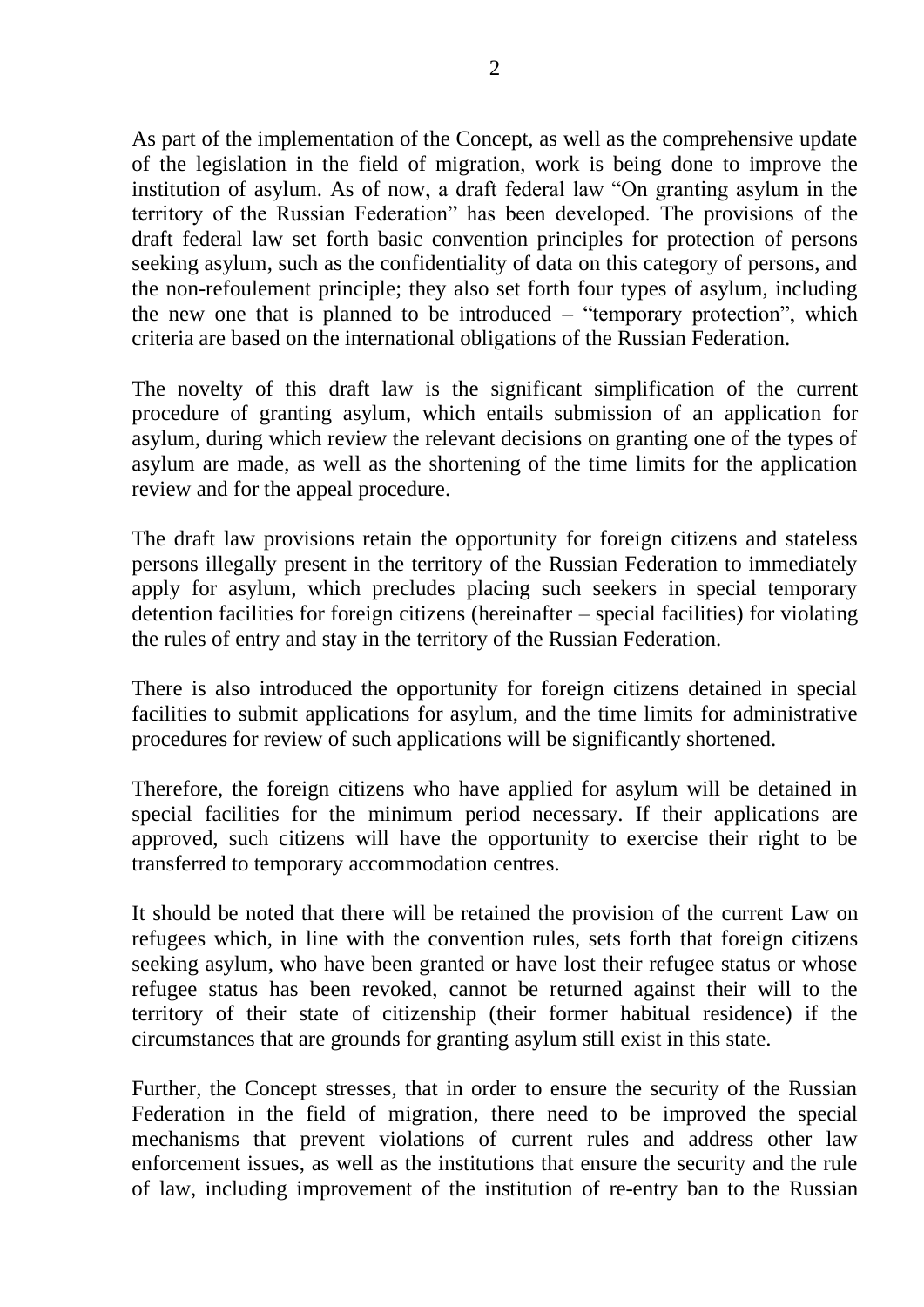Federation, the institution of undesirability of stay (residence) of foreign citizens in the territory of the Russian Federation and the procedure of refoulment of foreign citizens from the Russian Federation.

It is planned to reconsider the approaches to legal regulation of stay of foreign citizens in the territory of the Russian Federation, to the current procedure of imposing on persons who have violated migration rules restrictive measures such as re-entry ban to the Russian Federation and the undesirability of stay in the country, as well as the institution of refoulment (administrative expulsion, deportation, readmission). The introduction of institutions of "controlled stay" and so-called "migration search" of foreign citizens is being considered.

In 2019-2020, in order to improve the quality of data on migration processes and the systems of public administration of migration processes, work was carried out to determine the parameters for the analysis of the migration situation in the Russian Federation and to formulate proposals on the organisation of its monitoring and assessment.

For example, there were determined a number of parameters for the analysis of the migration situation, which reflect its effect on the economic, social, cultural, national, ethno-confessional and other aspects of the life of the Russian society. Based on these parameters, there was organized the monitoring of the migration situation, which enables the state authorities of the Russian Federation to obtain up-to-date and objective data that inform their management decisions in the field of migration. The monitoring data are published on the official website of the Ministry of Internal Affairs (MIA) of the Russian Federation on a monthly basis<sup>1</sup>.

In addition, there have been prepared proposals to further organise such work, which provide for the improvement of parameters for the analysis of the migration situation and the procedure of monitoring.

The assessment of the analytical potential of the existing sources of data on the migration situation has shown that, based on the quality, reliability, frequency of updates and the level of information synthesis, the most objective are the administrative records of state authorities. The combination, in one dataset, of indicators with the similar level of detail, describing the economic, social, migration and other processes, makes it possible to conduct a much more comprehensive analysis of relationships between them and to predict more accurately the possible trends and scenarios of the situation's development.

Based on the results of the inter-agency work, the phased establishment of a comprehensive system of monitoring and assessment of the migration situation was deemed the most optimal.

<sup>1</sup> https://мвд.рф/Deljatelnost/statistics/migracionnaya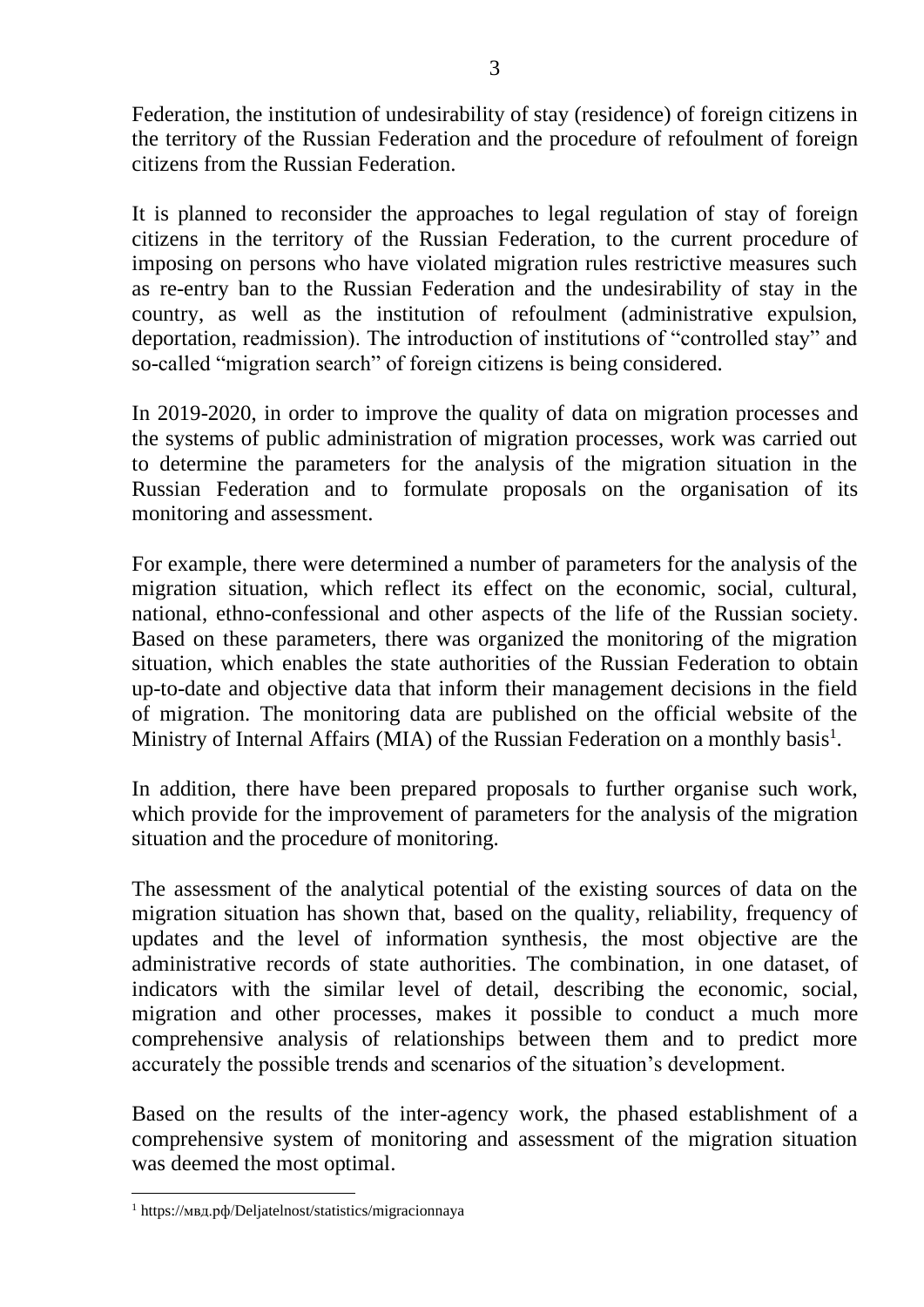During the first stage, the parameters for the analysis of the migration situation will include the data of the federal statistical observation of the population's migratory movement and the data of the state information system of migration registration on the foreign citizens and stateless persons.

These parameters contain such details as the region of the Russian Federation, state of citizenship, purpose of entry to the Russian Federation, sex and age, place of stay (residence) in the territory of the Russian Federation and other data describing the foreign citizens and stateless persons present in the territory of the Russian Federation. Subsequently, as the statistical tools improve, the parameters will be supplemented by other data on the migration processes and citizens, provided the exchange of relevant data among the state authorities is organised. Further, it seems possible to gradually expand the parameters for the analysis of the migration situation by supplementing them with data on the demographic situation, labour market situation, fiscal characteristics and tax payments, crime situation and status of the rule of law, results of sociological surveys of the population and other information from sample surveys.

Linking the monitoring of the migration situation with the chronological description of measures being implemented by the state authorities, will make it possible to conduct their regulatory impact assessment.

In order to collect, process and provide these data to all interested state authorities, it is proposed to create a system which will include monitoring, analysis and prediction of the migration situation, assessment of the impact of the migration situation on different fields of activity and of the effectiveness of measures implemented by the state authorities.

At the same time, the parameters for the analysis of the migration situation may be used when monitoring other fields of activity (public security, drug situation, interethnic and inter-confessional relations, socio-economic development of the regions of the Russian Federation, etc.). The proposed approach to the establishment and development of the state system of monitoring and assessment of the migration situation in the Russian Federation will make it possible to objectively control the achievement of the goal of the state migration policy.

There will also be established the state system of planning and management of migration processes, which will ensure the linking of measures to implement the state migration policy with the main directions of the Spatial Development Strategy of the Russian Federation for the period until 2025, as well as with the socio-economic and investment needs of the regions of the Russian Federation.

*For reference: within the framework of this system it is proposed to ensure:*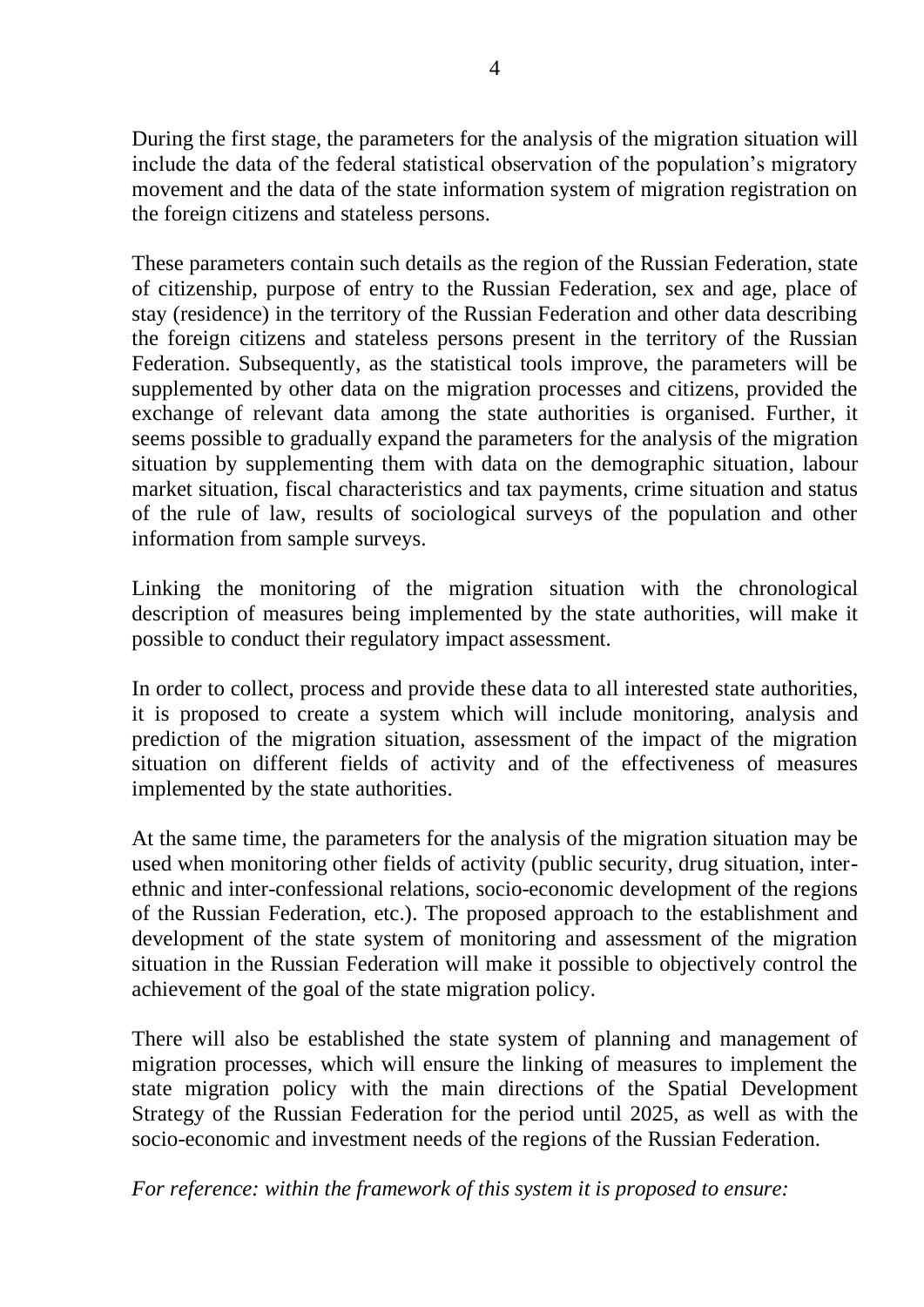- − *improvement of statistical tools for the observation of migration processes;*
- − *calculation of intersectoral differentiated parameters for the analysis of the migration situation, which reflect its impact on the population's quality of life, social development, national economy and the state of security;*
- − *monitoring of the migration situation and application of its results in different fields of activity of the state authorities;*
- − *development and modelling of management solutions in the field of migration, which are needed to address the challenges of the balanced spatial development of the Russian Federation, using mechanisms of electronic interagency cooperation;*
- − *automation of the planning of socio-economic and investment needs of the regions of the Russian Federation in terms of staff resources registration, reallocation and filling in the gaps in different sectors of the economy and businesses;*
- *integrated calculation of the effectiveness of measures to implement the state migration policy and of the regulatory impact assessment.*

As part of the efforts to increase the accessibility of public services in the area of migration, measures are being implemented to make it possible to apply for such services via an integrated portal for state and local services.

The foreign citizens are being informed on the issues related to the provision of such public services – the information is published at the integrated portal for state and local services, the official website of the MIA of Russia and the official websites of the territorial divisions of the MIA of Russia at the regional level, posted on information stands of migration departments, or provided by employees over the phone or in person.

The Russian Federation takes steps to ensure that all migrants have proof of legal identity and adequate documentation.

In addition, it should be noted that measures have been implemented to enhance availability and flexibility of pathways for regular migration.

Over the past few years, the laws of the Russian Federation have been significantly amended in order to simplify the migration procedures, such as the issue of temporary residence permits and residence permits to foreign citizens, their migration registration.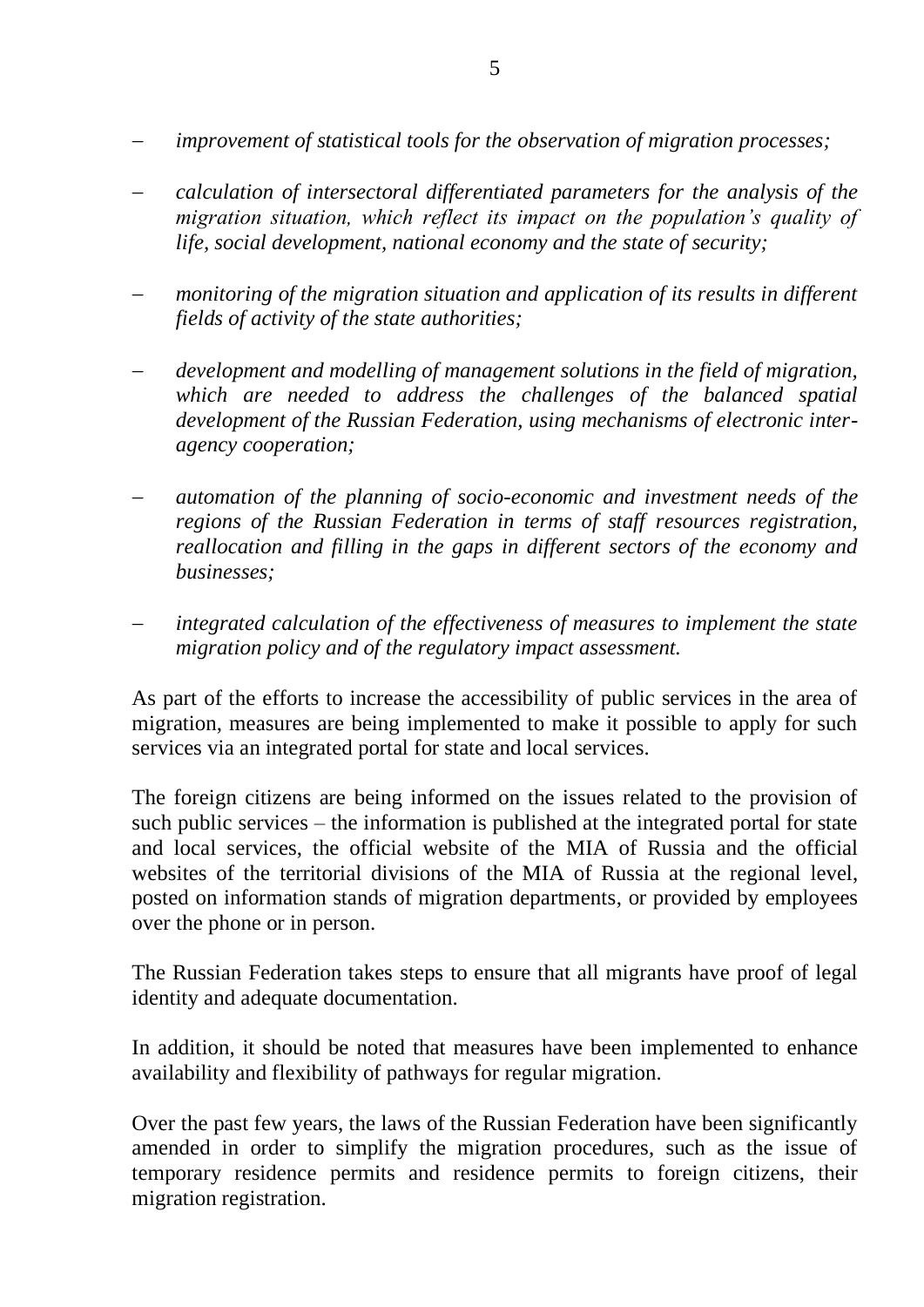*For reference: On 1 November 2019, the Federal Law dated 2 August 2019 No. 257-FZ "On the amendments to the Federal Law "On the legal status of foreign citizens in the Russian Federation" simplifying the procedure of issuing temporary residence permits and residence permits to certain categories of foreign citizens" entered into force.*

These amendments, *inter alia*, set forth that a residence permit is issued with no expiry date, except for the residence permit issued to a highly qualified specialist and his/her family members. The lists of foreign citizens who have the right to obtain a temporary residence permit outside of the quota set forth by the Government of the Russian Federation or to obtain a residence permit without a temporary residence permit have been expanded.

*For reference: pursuant to the amendments, a temporary residence permit may be issued, outside of the quota, to:*

- − *citizens of Ukraine and stateless persons permanently residing in the territory of Ukraine, which have been recognized as refugees or have been granted temporary asylum in the territory of the Russian Federation;*
- − *persons from states that used to be part of the USSR who have received vocational education at a state educational organisation of high education, a state vocational educational organisation or a state scientific organisation located in the territory of the Russian Federation under a state-accredited educational programme;*
- − *persons who relocate to the Russian Federation to take up permanent residence in accordance with the international agreements of the Russian Federation on the regulation of the relocation process and protection of the rights of resettlers.*

*The new provisions also make it possible to obtain a residence permit through a simplified procedure, that is, without a temporary residence permit, inter alia, for:*

- − *persons who were born in the territory of the Russian Soviet Federative Socialist Republic and used to be citizens of the USSR, as well as those whose children or parents are citizens of the Russian Federation;*
- − *qualified specialists who are employed in the Russian Federation in a profession (occupation, position) which has been included in the relevant list of professions by the Russian Ministry of Labour.*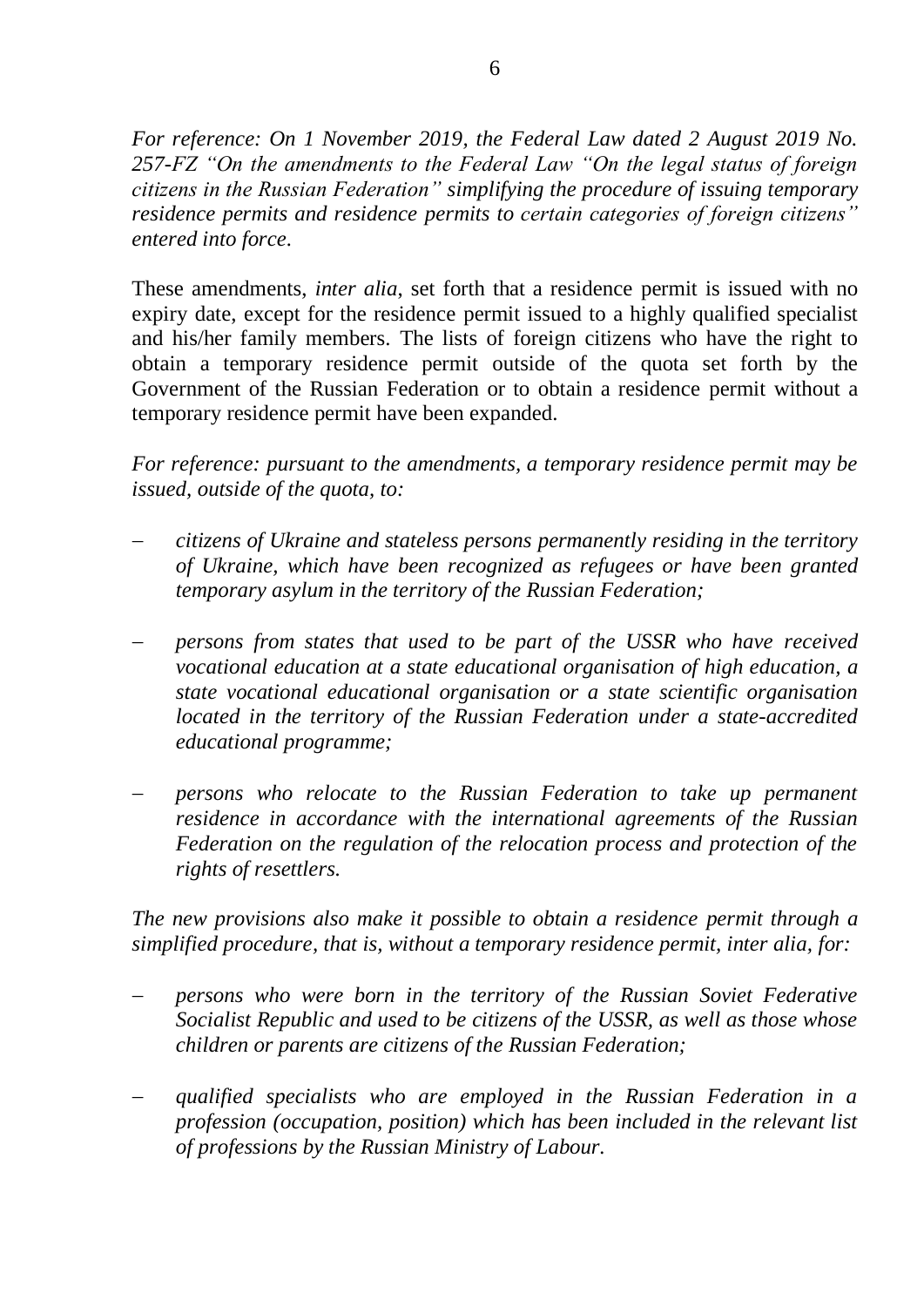*Further, the Federal Law dated 8 June 2020 No. 18-FZ "On the amendments to the Federal Law "On the migration registration of foreign citizens and stateless persons in the Russian Federation" (entering into force on 7 September 2020) specifies that foreign citizens who own housing in the territory of the Russian Federation and have allowed a foreign citizen to use this housing for actual residence, may act as hosts.* 

*Pursuant to this Federal Law, it will be possible to give notice of arrival of the foreign citizen to the place of stay electronically.*

In the Russian Federations, steps are also being taken to facilitate fair and ethical recruitment and safeguard conditions that ensure decent work.

According to the provisions of the Russian laws, foreign citizens have the right to freely use their labour capabilities, to choose the type of activity and profession, as well as the right to freely use their capabilities and property to conduct business or any other economic activity that is not prohibited by law, subject to the restrictions imposed by federal law. Thus, a foreign citizen may engage in labour activity if he/she is at least 18 years old and has a work permit or a patent.

"Labour activity" of a foreign citizen means such foreign citizen's employment under a labour contract or a civil law contract for the performance of works (services).

According to the provisions of the Labour Code of the Russian Federation, the following terms must be included in a labour contract: place of work, job description (specific type of work assigned), date when employment begins, pay conditions, working hours and rest hours, as well as the grounds for providing medical assistance to the employee during the effective term of the labour contract. The labour contract may also set forth additional conditions which do not make the employee's position worse than that under the labour laws. Also, the employer is responsible for ensuring safe working conditions and occupational safety.

One of the main principles of the labour law of the Russian Federation is the ban on forced labour and labour discrimination. However, granting certain privileges to women in connection with maternity and fulfilment of family duties does not infringe on the rights of other employees, and thus is not discriminatory.

Russian laws contain provisions aimed at the reduction of statelessness. The reduction of statelessness is one of the principles of the Russian citizenship.

According to the Constitution of the Russian Federation, stateless persons shall enjoy in the Russian Federation the rights and bear the obligations of citizens of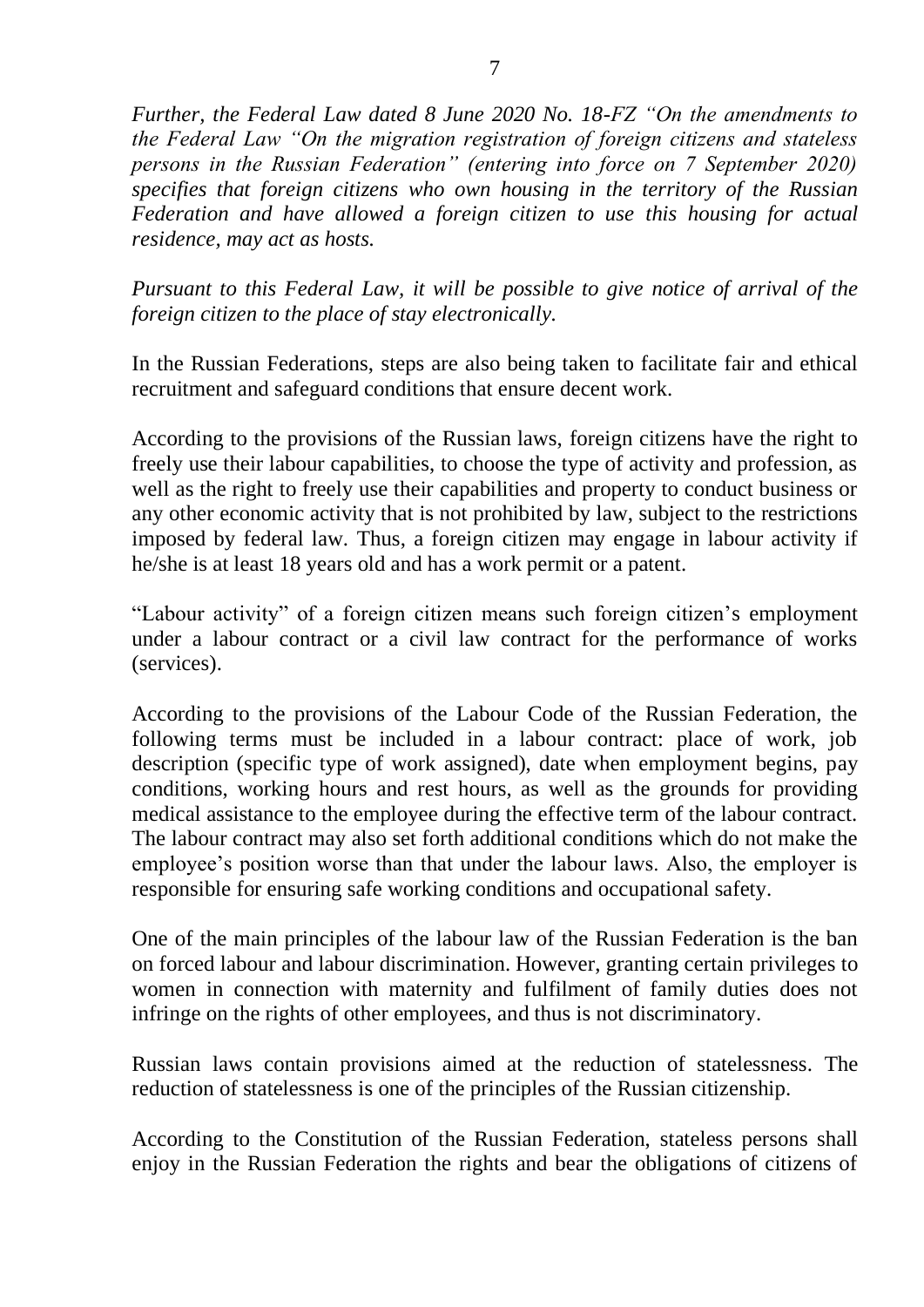the Russian Federation, except for cases envisaged by the federal law or the international agreement of the Russian Federation.

The Russian Federation encourages acquisition of the citizenship of the Russian Federation by stateless persons residing in its territory.

Another principle of the citizenship of the Russian Federation is the lack of restrictions – provisions that limit the rights of citizens based on social status, race, ethnicity, language or religion. The principles of the citizenship of the Russian Federation and the rules regulating the citizenship of the Russian Federation can not contain provisions that limit the citizen's rights based on social status, race, ethnicity, language or religion.

The federal laws of the Russian Federation contain a number of provisions simplifying the procedure of the acquisition of the Russian citizenship by stateless persons.

For example, stateless persons who are at least eighteen years old and have legal capacity can apply for the citizenship of the Russian Federation through a simplified procedure, if such persons used to be citizens of the USSR, resided or reside in states that used to be part of the USSR and did not acquire the citizenship of these states.

A child acquires the citizenship of the Russian Federation by birth, if on the day of the child's birth both of his/her parents or his/her only parent residing in the territory of the Russian Federation are stateless persons, provided that the child was born in the territory of the Russian Federation.

Stateless persons who used to be citizens of former USSR and who, due to a number of objective circumstances (lack of documents, housing, etc.), were not able to acquire official legal status of residents of the Russian Federation, may choose between acquiring the citizenship of the Russian Federation and a residence permit.

In accordance with the Tax Code of the Russian Federation, when persons who used to be citizens of the USSR, who resided or reside in states that used to be part of the USSR, but did not acquire the citizenship of these states and, as a result, are stateless, are granted the citizenship of the Russian Federation, no state duty is charged.

From 2014 to 30 June 2020, about 45,000 stateless persons were granted the citizenship of the Russian Federation. As of 30 June 2020, around 7,100 stateless persons, who are potential Russian citizenship applicants, reside in the territory of the Russian Federation under a temporary residence permit or a residence permit.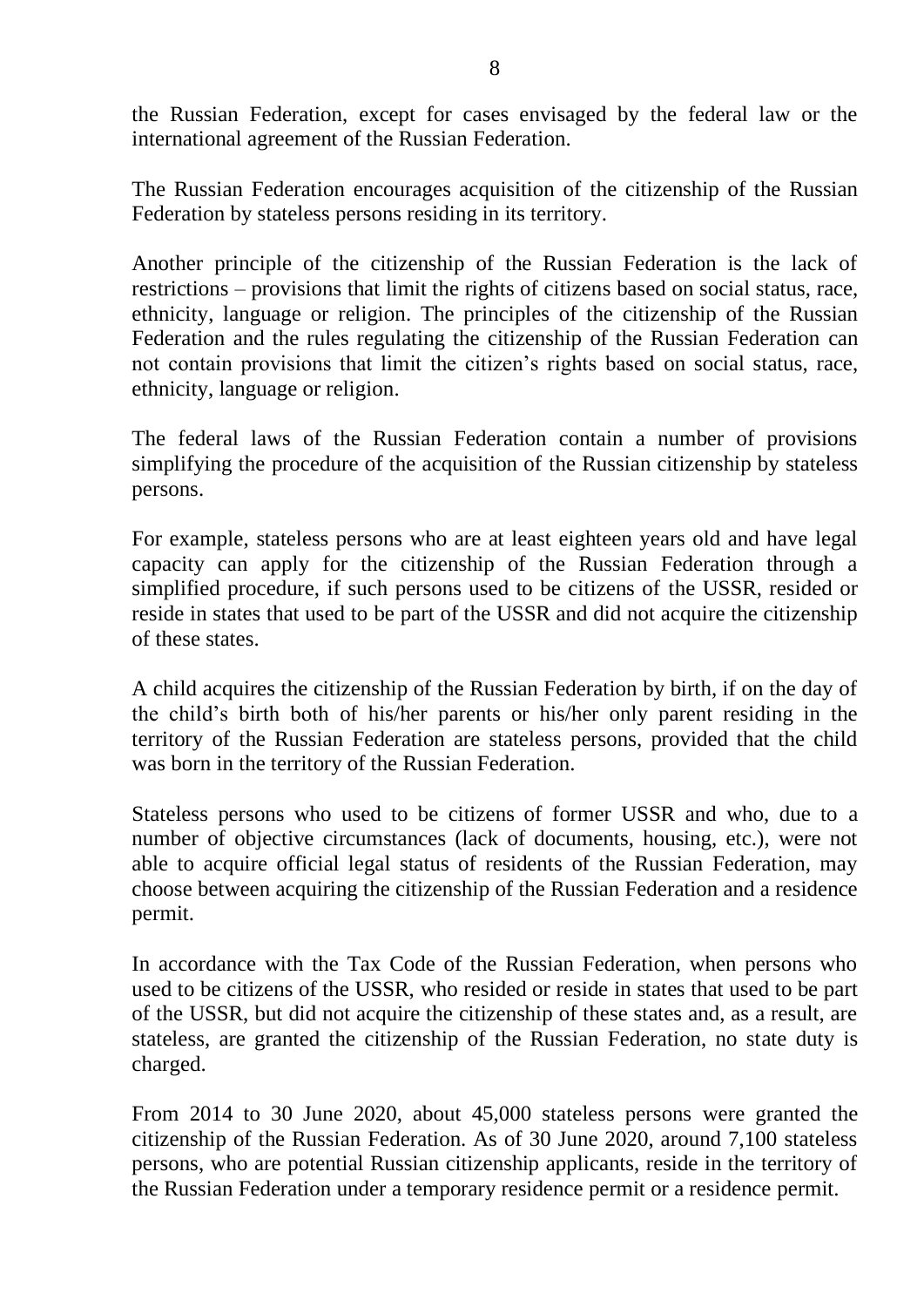As a party to the UN Convention of 1951 and its 1967 Protocol, which regulate the status of refugees, as well as a number of other international instruments in the field of protection of human rights, the Russian Federation strictly fulfils its international humanitarian obligations to ensure the rights and protect persons who seek protection in the territory of the Russian Federation.

*For reference: the grounds and procedure of granting refugee status and temporary asylum, as well as the economic, social and legal guarantees of the protection of rights and lawful interests of persons who have been granted asylum are governed by the Federal Law dated 19 February 2003 No. 4528-I "On refugees" (hereinafter – Law on refugees).*

In accordance with the Law on refugees, the persons who have been granted *refugee status and their family members who arrived with them, like the citizens of the Russian Federation, have the right, inter alia, to medical treatment and medicines; to assistance with referral to vocational education or with employment; and to social protection, including social services.* 

Asylum enables foreign citizens and stateless persons to engage in labour activity in the territory of the Russian Federation without obtaining the relevant permit.

The persons who have been granted asylum are provided with documents proving their identity in the territory of the Russian Federation. For the purpose of travel outside the territory of the Russian Federation, the persons who have been granted refugee status are issued a travel document containing an electronic chip in conformity with international standards.

In addition, the foreign citizens who have been granted refugee status or temporary asylum in the territory of the Russian Federation have the right to be transferred to a temporary accommodation centre for such persons, where housing and food are paid for by the state.

Under the Constitution of the Russian Federation, the rights and freedoms of human and citizen may be limited by the federal law only to such an extent to which it is necessary for the protection of the fundamental principles of the constitutional system, morality, health, the rights and lawful interests of other people, for ensuring defence of the country and security of the state.

As such, the detention of foreign citizens in special facilities limits the freedom of movement of the foreign citizens who are held there for the purpose of enforcement of court orders for administrative punishment in the form of forced expulsion outside the Russian Federation, decisions on deportation or decisions on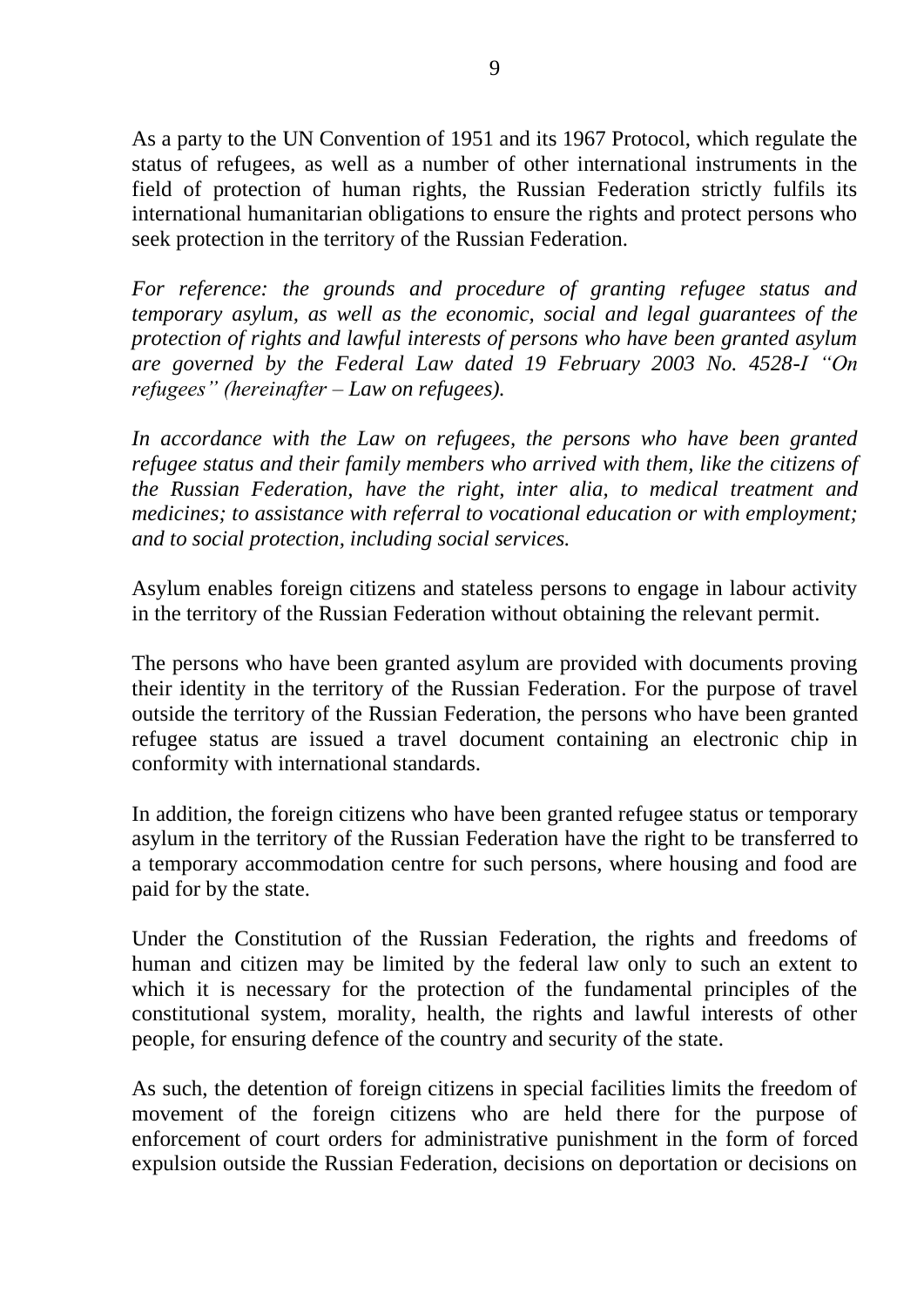transfer of foreign citizens by the Russian Federation to another state pursuant to an international agreement of the Russian Federation on readmission.

The functioning of special facilities is governed by laws that, among other things, define the conditions of detention of foreign citizens, their rights and obligations, the organisation of medical and health care and provision of medication. Foreign citizens are held in special facilities in conformity with the principles of legality, humanism, respect of human dignity, personal security and healthcare. It is prohibited to discriminate against persons held in special facilities or grant them benefits and privileges based on sex, race, ethnicity, language, origin, property, official position, place of residence, attitude towards religion, beliefs, membership in public associations or other grounds.

A foreign citizen's detention (stay) at the special facility lasts until his/her departure from the Russian Federation as part of the enforcement of the decision on the administrative expulsion out of the Russian Federation, deportation or readmission.

The Russian Federation is continuously working with its partners from near and distant countries to use the institution of readmission as the most humane method of removal of foreign citizens from the territory of the country.

As of today, the geography of readmission agreements of the Russian Federation includes 17 international agreements with the following foreign partners: the European Community, Kingdom of Norway, Swiss Confederation, Principality of Liechtenstein, Iceland, Republic of Armenia, Socialist Republic of Viet Nam, Kingdom of Denmark, Republic of Uzbekistan, Republic of Turkey, Kyrgyz Republic, Republic of Kazakhstan, Ukraine, Republic of Belarus, Mongolia, Republic of Serbia, Bosnia and Herzegovina, and 41 implementing protocols on their execution. There have also been signed the Memorandum of Understanding on Countering Illegal Migration with the Republic of India, the Agreement on Cooperation in Countering Illegal Migration with the People's Republic of China, which contains provisions on the procedure of readmission of Russian and Chinese citizens, as well as the Agreement between Russia and China on the transfer and admission of persons who illegally entered and are illegally staying in the territory of these two countries.

The most effective in terms of implementation is the Agreement between the Russian Federation and the European Community on the readmission dated 25 May 2006, governing the admission of Russian citizens who are illegally present in the territory of the EU countries. At present, all 25 implementing protocols governing the execution of said Agreement are in force.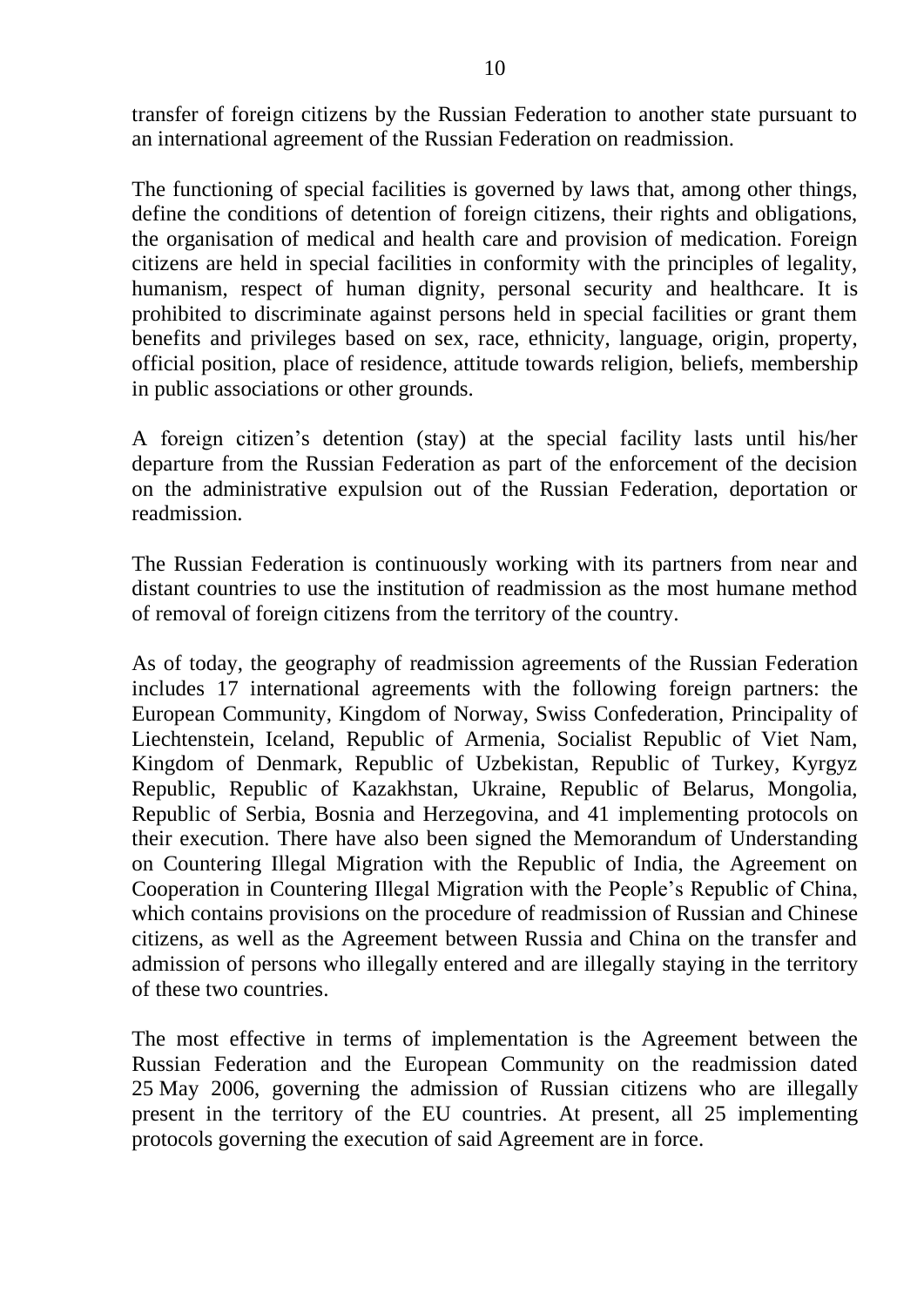Currently, work is being done to prepare for the signing of international agreements on readmission with countries from Asia and the Pacific, Middle East and North Africa.

There continue to be drafted agreements on readmission and the implementing protocols on their execution with the People's Republic of Bangladesh, Hashemite Kingdom of Jordan, Lebanese Republic, Republic of North Macedonia, Kingdom of Morocco, Federal Republic of Nigeria, Islamic Republic of Pakistan, Syrian Arab Republic, Republic of the Philippines, Democratic Socialist Republic of Sri Lanka, United Arab Emirates and Japan.

The biggest priority remains the improvement of the legal framework with the former USSR countries: Turkmenistan, Republic of Abkhazia, Republic of Azerbaijan, Republic of Moldova and Republic of Tajikistan.

In order to strengthen the international cooperation on the issues of countering the illegal migration, the MIA of Russia actively collaborates with the competent authorities of other states.

As of now, in order to increase the effectiveness of cooperation with consular offices and to shorten the time needed to issue certificates of return to foreign citizens and stateless persons who are to be forcibly removed, the MIA of Russia has prepared a draft Agreement on Cooperation Among the Member States of the Commonwealth of Independent States on these issues. The draft Agreement was preliminarily approved by the representatives of the Ministries of Internal Affairs (the police) of the CIS member states and is planned to be presented at the next meeting of the Council of Ministers of Internal Affairs of the CIS Member States. If executed, this international agreement will make it possible to increase the effectiveness of cooperation among the countries of the Commonwealth in terms of preparation and issue of certificates of return to persons who are to be forcibly removed, to shorten the length of such persons' detention in special facilities and to facilitate the speedy return of citizens in difficult situations to the state of their citizenship.

One of the priorities of the Russian Federation is the strengthening of international cooperation and global partnership in order to ensure safe, orderly and regular migration.

The Russian Federation's international cooperation in the field of migration is in line with the universally recognised principles and standards of international law and with the migration policy principles set forth in the Concept.

The Russian Federation regularly participates in special meetings of the Standing Committee of the Executive Committee of the Programme of the UN High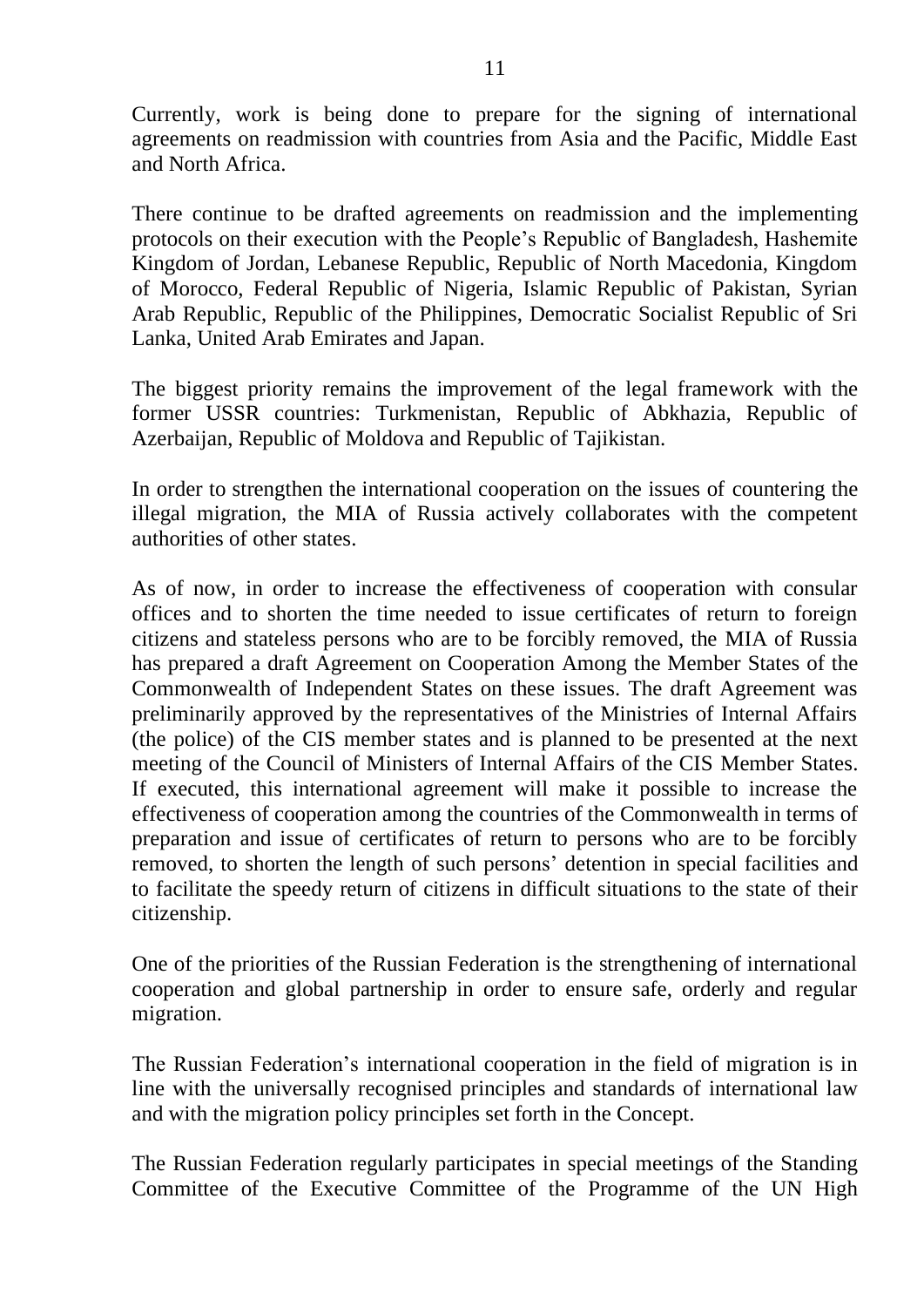Commissioner for Refugees, the Executive Committee of the Programme of the UN High Commissioner for Refugees and the events (seminars, conferences) of the joint project of UNHCR and OSCE on the exchange of best practices in addressing the issue of statelessness, during which the participants from different countries with different problems in the field of migration can share their experience and find the most effective solutions to the issues that exist in the field of migration.

Also, a wide range of migration issues are discussed at the events of the Global Forum on Migration and Development, the Prague Process, the Russia – EU dialogue on migration, the Joint Russia – EU Committee on Readmission and the Eurasian Economic Commission.

In addition, the Russian Federation cooperates internationally in the field of migration at the multilateral collaboration platforms within the CIS. The key international platforms in the field of migration where the Russian Federation plays a leading role are the Council of Heads of Migration Authorities of the Member States of the Commonwealth of Independent States, Coordination Council of Heads of Competent Authorities for Countering Illegal Migration of the Member States of the Collective Security Treaty Organisation, Joint Commission of the States Parties to the Agreement on Cooperation Among the CIS Member States for Countering Illegal Migration and the Interstate Inter-Agency Working Group for Preparation of Recommendations on Coordinated Migration Policy Implementation.

Traditionally, during the meetings, the participants elaborate on the migration situation in their states, review current trends, share experience of migration flows management and develop solutions on improving cooperation among migration authorities.

The Russian Federation is implementing bilateral international agreements in the field of labour migration with the Republic of Armenia, Republic of Tajikistan, Republic of Uzbekistan, Kyrgyz Republic, People's Republic of China, Democratic People's Republic of Korea, Socialist Republic of Viet Nam, Republic of Korea, Mongolia and French Republic, as well as agreements on countering illegal migration with the Socialist Republic of Viet Nam, People's Republic of China, Republic of Uzbekistan and Republic of Latvia.

In order to develop the legal framework in the field of external labour migration, the issue of entering into the relevant international agreements with the Republic of Serbia, Republic of Italy, Republic of Moldova, Republic of India, People's Republic of Bangladesh and Republic of Azerbaijan is currently being considered.